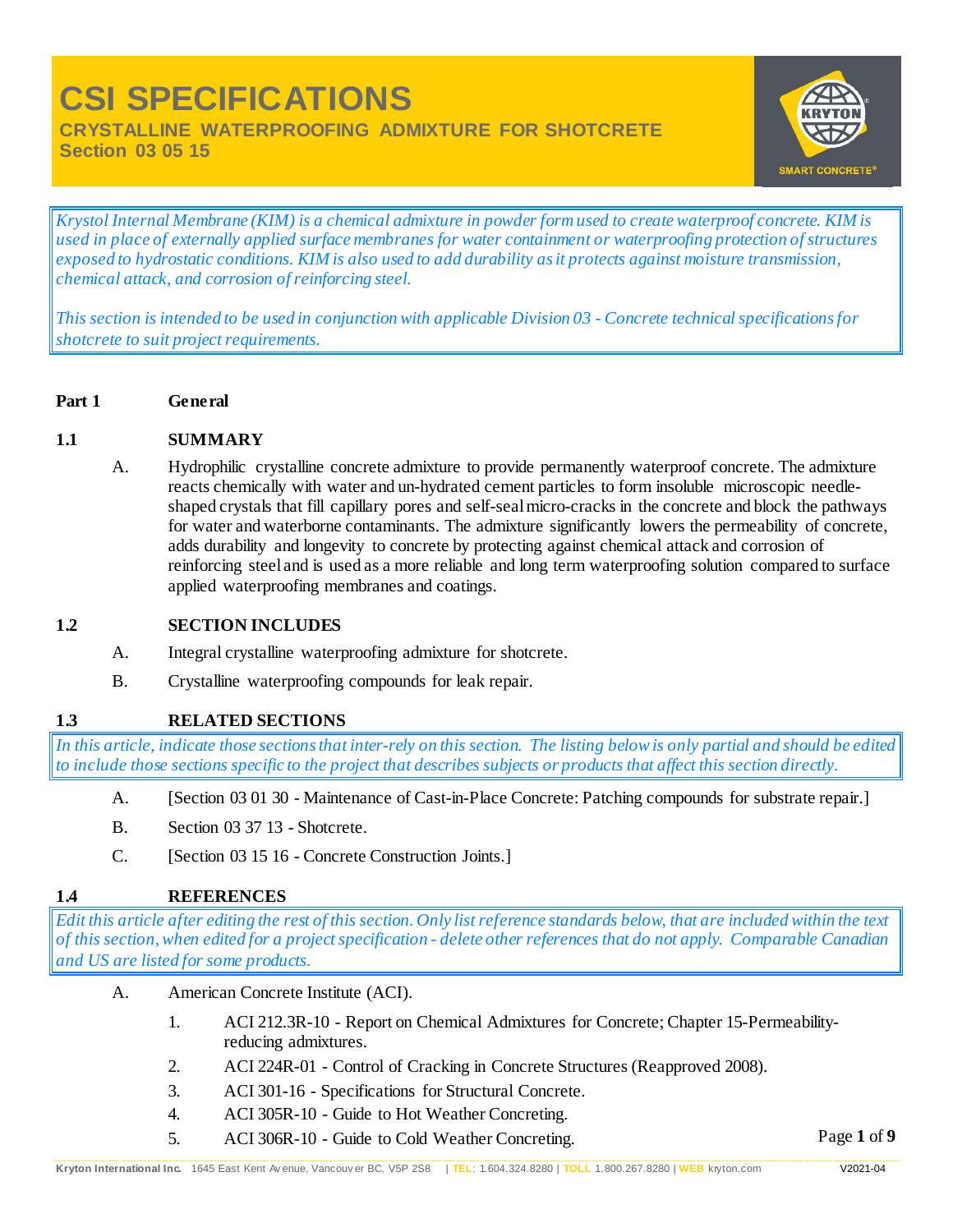03 05 15 CRYSTALLINE WATERPROOFING ADMIXTURE FOR SHOTCRETE

- 6. ACI 308.1-11 Specification for Curing Concrete.
- 7. ACI 309R-05 Guide for Consolidation of Concrete.
- 8. ACI 506R-16 Guide to Shotcrete.
- 9. ACI 506.2-13 Specification for Shotcrete.
- B. American Society of the International Association for Testing and Materials (ASTM).
	- 1. ASTM C39/C39M-16 Standard Test Method for Compressive Strength of Cylindrical Concrete Specimens.
	- 2. ASTM C94/C94M Standard Specification for Ready Mix Concrete.
	- 3. ASTM C143/C143M-15a Standard Test Method for Slump of Hydraulic-Cement Concrete.
	- 4. ASTM C157/C157M-08(2014) Standard Test Method for Length Change of Hardened Hydraulic-Cement Mortar and Concrete.
	- 5. ASTM C231/C231M-14 Standard Test Method for Air Content of Freshly Mixed Concrete by the Pressure Method.
	- 6. ASTM C309-11 Standard Specification for Liquid Membrane-Forming Compounds for Curing Concrete.
	- 7. ASTM C494/C494M-15a Standard Specification for Chemical Admixtures for Concrete.
- C. British Board of Agrément (BBA).
- D. British Standard Institution.
	- 1. BS EN 206-1:2000 Concrete. Specification, Performance, Production and Conformity.
	- 2. BS EN 480-12:1998 Admixtures for Concrete, Mortar and Grout. Test Methods. Determination of the Alkali Content of Admixtures.
	- 3. BS EN 934-2:2009+A1:2012 Admixtures for concrete, mortar and grout. Concrete admixtures. Definitions, requirements, conformity, marking and labelling.
	- 4. BS 8500-2:2006 Concrete Complementary British Standard to BS EN 206 Part 2: Specification for constituent materials and concrete.
	- 5. BS EN 12390-8:2009 Testing Hardened Concrete: Depth of Penetration of Water Under Pressure.
- E. Canadian Standards Association (CSA).
	- 1. CSA A23.1-09/A23.2-09 (R2014) Concrete Materials and Methods of Concrete Construction/Test Methods and Standard Practices for Concrete.
	- 2. CAN/CSA A23.3-04 (R2010) Design of Concrete Structures.
	- 3. CAN/CSA A266.2-M78 Chemical Admixtures for Concrete.
- F. German Institute for Standardization (DIN).
	- 1. DIN 1048 Part 5, Testing Concrete: Testing of Hardened Concrete Water Permeability.
- G. International Code Council (ICC).
	- 1. AC198 Chemical Admixtures Used in Concrete.
- H. NSF International.
	- 1. NSF/ANSI Standard 61 Drinking Water System Components, Health Effects.
- I. U.S. Army Corps of Engineers (USACE).
	- 1. CRD C48-92 Standard Test Method for Water Permeability of Concrete.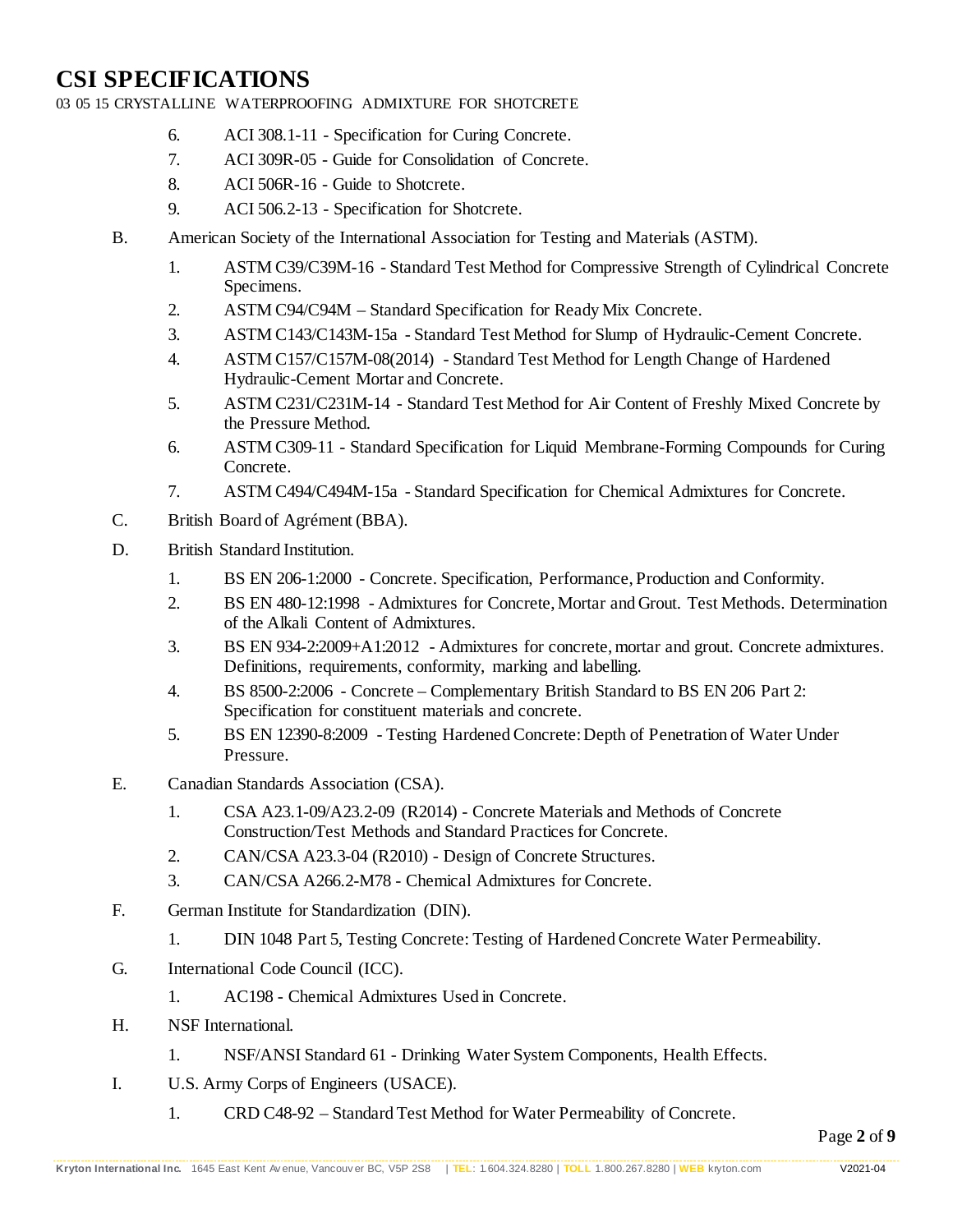03 05 15 CRYSTALLINE WATERPROOFING ADMIXTURE FOR SHOTCRETE

### **1.5 PERFORMANCE REQUIREMENTS**

- A. Permeability:
	- 1. When tested to BS EN 12390-8 or DIN 1048-5 at <0.5 MPa $\ll$  -<72.5 psi > for 72 hours, permeability of treated concrete will be reduced by 70% over untreated concrete.
	- 2. When using the Taywood / Valenta method of testing to modified BS EN 12390-8 at <1 MPa $\ll$  150 psi  $\gg$  for 96 hours and then measuring and calculating the coefficient of permeability, the permeability of treated concrete will be reduced by a minimum of 70% over untreated concrete.
	- 3. When tested to USACE CRD C48, no passage of water through treated samples when exposed to a vertical water head equal to 200 psi (460 foot head pressure) for 14 days.
- B. Compressive Strength: Treated concrete must have compressive strength equal or higher than plain concrete when tested to ASTM C39/C39M at 28 days.
- C. Drying Shrinkage: Minimum 20% reduced drying shrinkage for treated concrete when tested to ASTM C157.
- D. Self-Sealing: Autogenous crack sealing of treated concrete for cracks with width of <0.5mm><<0.02 inches>> or greater; verified by independent testing.
- E. Chemical Resistance: The waterproofing admixture shall improve sulphuric acid resistance of cementbased materials by blocking capillary pores to reduce acid penetration.
- F. Corrosion of Reinforcing Steel: The waterproofing admixture shall provide enhanced corrosion resistance to embedded steel such that no noticeable signs of corrosion shall be evident after 10 years exposure to corrosive environment.

### **1.6 ADMINISTRATIVE REQUIREMENTS**

- A. Section [01 31 00]: Project management and coordination procedures.
- B. Pre-Installation Conference:
	- 1. A meeting shall be held prior to placement of waterproof shotcrete with the Contractor, [forming contractor,] shotcrete subcontractor, [finisher,] concrete supplier and Owner's testing agency and the Consultant in attendance.
	- 2. Review schedule, testing requirements, batching, construction methods, jointing, and placement, finishing and curing.

### **1.7 SUBMITTALS FOR REVIEW**

- A. Section [01 33 00]: Submission procedures.
- B. Product Data: Provide technical data on waterproofing admixtures certifying compliance with specified performance requirements, storage and handling recommendations and application instruction method.
- C. Independent Test Reports:
	- 1. Provide reports certifying compliance of waterproofing admixtures with specified performance requirements.
	- 2. Reports shall include dosage rate for admixtures.
- D. Batching Test Reports:
	- 1. Provide reports from testing; identify admixture dosage rate, air content, plastic and hardened properties, slump and other properties as requested by Consultant.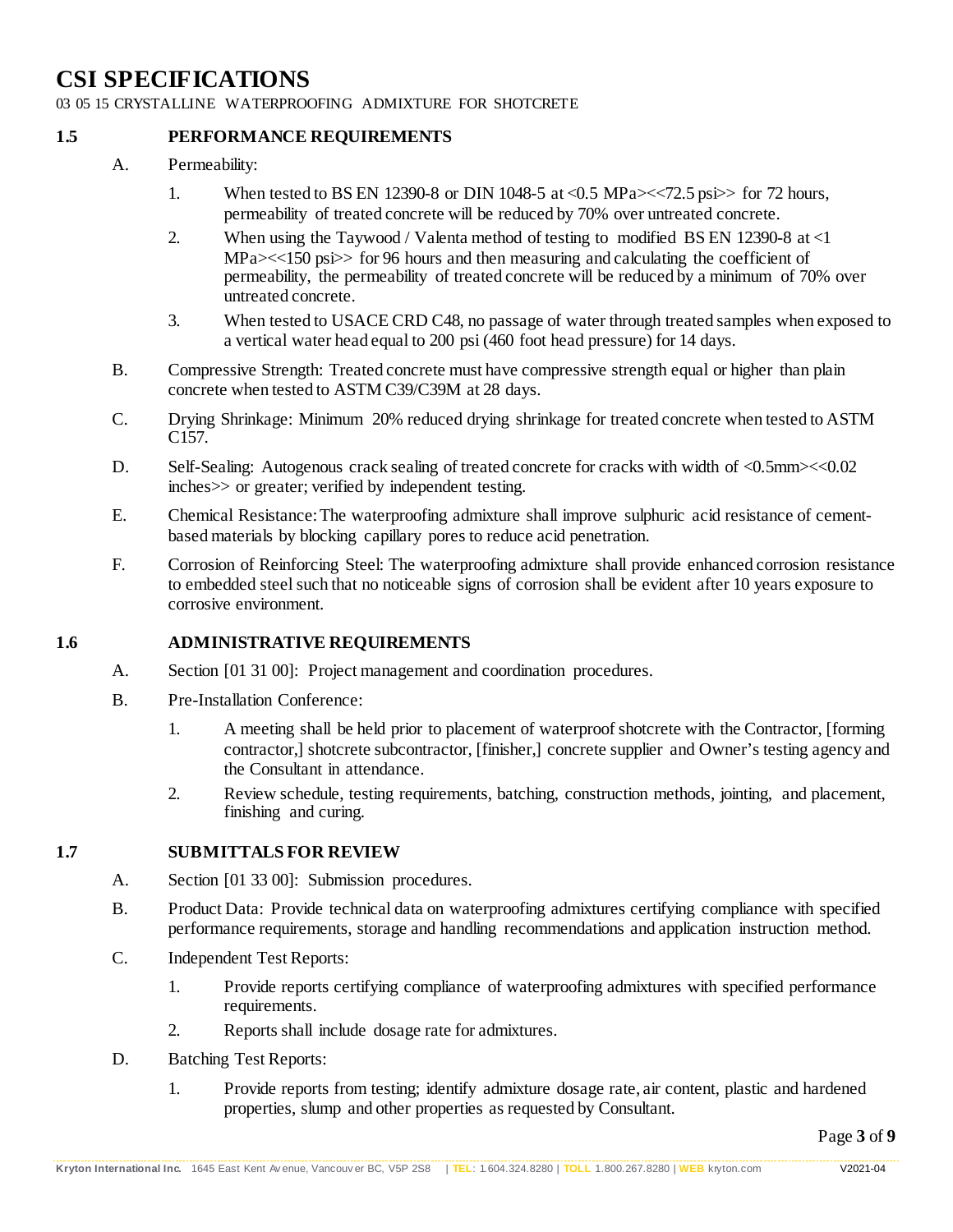03 05 15 CRYSTALLINE WATERPROOFING ADMIXTURE FOR SHOTCRETE

### **1.8 SUBMITTALS FOR INFORMATION**

*The following submittals are for information only.*

- A. Section [01 33 00]: Submission procedures.
- B. Installation Data: Manufacturer's special installation requirements and best practices recommendations.
- C. Qualification Statements:
	- 1. Written notice from shotcrete subcontractor confirming project experience and qualifications of nozzlemen.
	- 2. [Written notice from manufacturer confirming applicator is qualified and approved to install the materials.]
	- 3. Written notice from manufacturer confirming manufacturing and project experience.

### **1.9 CLOSEOUT SUBMITTALS**

*The following submittals are for project close-out purposes.*

- A. Section [01 78 10]: Submission procedures.
- B. Warranty Documents: Manufacturer's warranty documentation for specified coverage executed in the Owner's name.

### **1.10 QUALITY ASSURANCE**

- A. Perform Work in accordance with [ACI 506R][CSA-A23.1/A23.2].
- B. Source Quality Control: Obtain all crystalline integral waterproofing products from a single manufacturer, including jointing and leak repair products.
- C. Conform to [ACI 305R] [CSA-A23.1/A23.2] when concreting during hot weather.
- D. Conform to [ACI 306R] [CSA-A23.1/A23.2] when concreting during cold weather.
- E. Product Certifications:
	- 1. NSF/ANSI Standard 61 certified for use with potable water.
	- 2. International Code Council (ICC) certified as a chemical admixture used in concrete to AC198.
	- 3. Product packaging must bear CE mark certifying compliance with EN 934-2:2009 A1:2012.
	- 4. BBA Certified for compliance with EN 934-2:2009 A1:2012.
- F. Shotcrete Subcontractor:
	- 1. Nozzlemen must be ACI certified in category specific to the installation method to be used, including; wet-mix vertical, wet-mix overhead, dry-mix vertical or dry-mix overhead.
	- 2. Nozzlemen shall be prequalified based on assessment of job-specific mock-up.
- G. Manufacturer:
	- 1. The admixture manufacturer shall have a minimum 25 years' experience in supplying crystalline admixtures.
- H. Dosage Rate:
	- 1. Dosage rate for this Project will be the same dosage that is used in the submitted Independent Test Reports to meet specified performance requirements.
- I. Test Batches: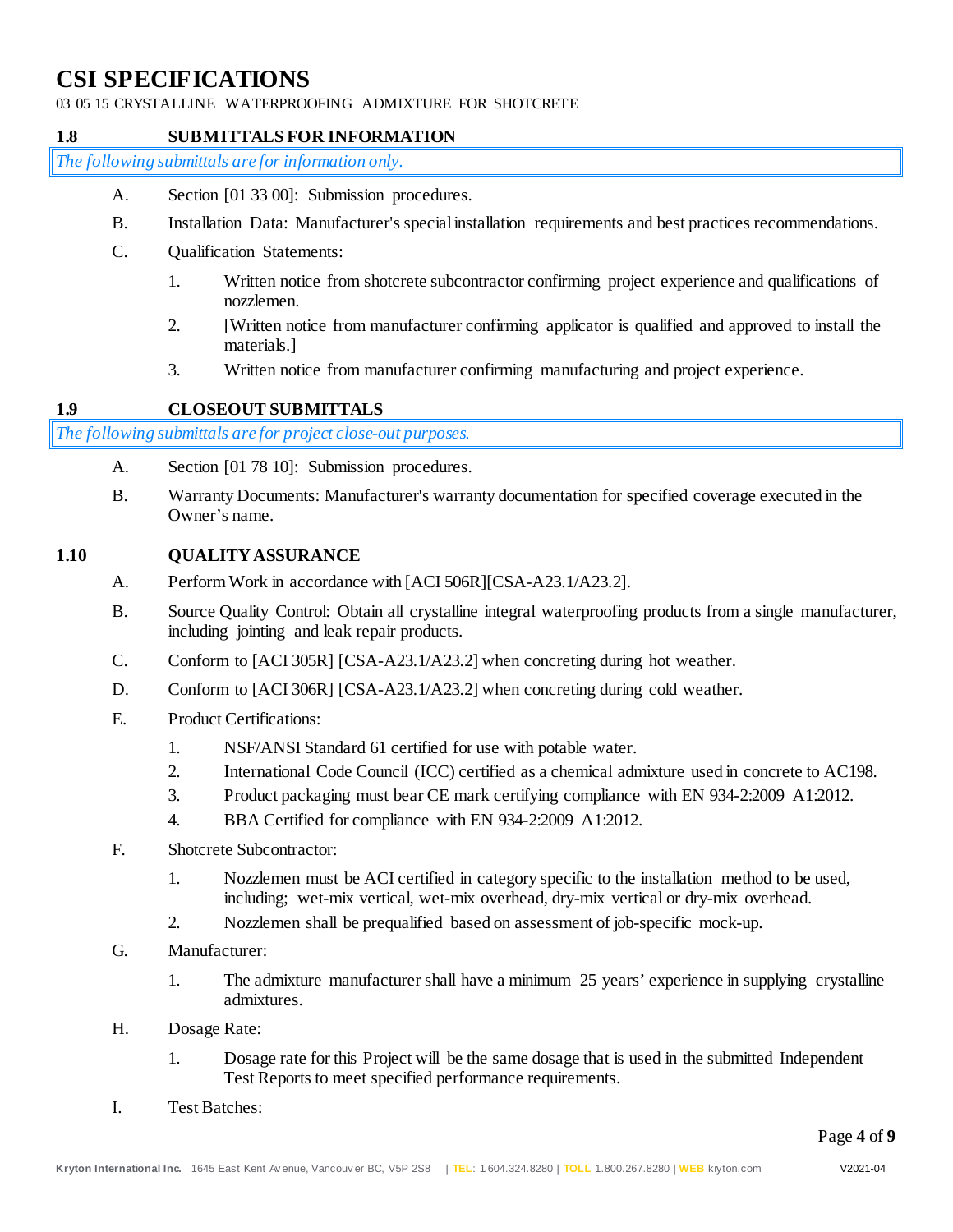### 03 05 15 CRYSTALLINE WATERPROOFING ADMIXTURE FOR SHOTCRETE

- 1. Provide test batches as recommended by the waterproofing admixture manufacturer to determine air content, plastic and hardened properties, and slump.
- 2. Include admixture manufacturer's lot number for products used in test mix.
- 3. Provide test results to the Consultant.
- J. Testing: The following data must be recorded to comply with the manufacturer's warranty requirements:
	- 1. Slump using CAN/CSA A23.3-5C or ASTM C143.
	- 2. Air content using CAN/CSA A23.2-4C or ASTM C231.
	- 3. Temperature of concrete and of ambient air.
	- 4. Time of batching, testing and placement.
	- 5. Cylinders: Take compressive test cylinders from each load tested or as called for in the job specifications.

### **1.11 MOCK-UP**

*Use this article for assessing abilities of shotcrete nozzlemen, for review of construction, coordination of work of several sections, testing, or observation of operation.* 

- A. Section [01 43 00]: Requirements for mock-up.
- B. Provide  $\left[\langle \begin{bmatrix} -\end{bmatrix} m \rangle \langle \langle \begin{bmatrix} -\end{bmatrix} m \rangle \rangle \right]$  long by  $\left[\langle \begin{bmatrix} -\end{bmatrix} m \rangle \langle \langle \begin{bmatrix} -\end{bmatrix} m \rangle \rangle \right]$  wide mock-up area under conditions similar to those which will exist during actual placing.
- C. Locate [where directed by Consultant].
- D. Mock-up will be used to assess the abilities of the shotcrete subcontractor's nozzlemen to perform the Work.
- E. Approved mock-up [may] [may not] remain as part of the Work.

### **1.12 DELIVERY, STORAGE, AND PROTECTION**

- A. Section [01 61 00]: Transport, handle, store, and protect products.
- B. Deliver packaged waterproofing admixture materials in original undamaged containers, with manufacturer's labels and seals intact.
- C. Store materials in dry environment at a temperature above 7 degrees C (45 degrees F).

### **1.13 PROJECT CONDITIONS**

- A. Structural Design: The concrete structure shall be designed to meet local building codes and in addition shall be designed to minimize and control any occurrence of cracks within the concrete mass. Follow ACI 224R, ACI 301 and ACI 506R regarding the placement of reinforcement and crack control joints.
- B. Weather Conditions:
	- 1. For mixing, transporting and placing shotcrete under conditions of high temperature or low temperature, follow ACI 305R-77 (Hot Weather Concreting) and ACI 306R-78 (Cold Weather Concreting).
	- 2. For flatwork being placed in hot, dry or windy conditions, surface humidity must be maintained by fogging or use of monomolecular film (evaporation retardant).

### **1.14 WARRANTY**

A. Section [01 78 10]: Warranties.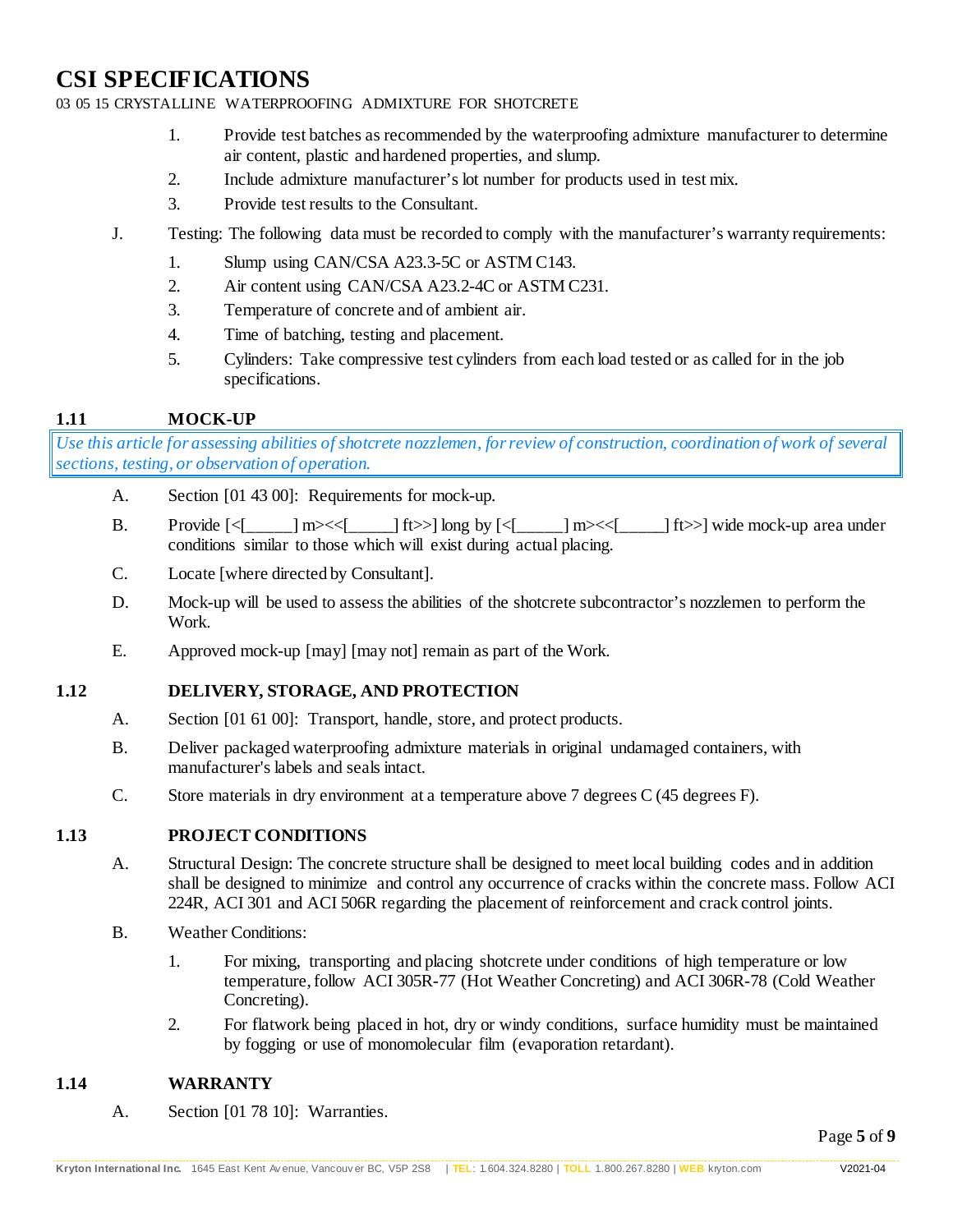03 05 15 CRYSTALLINE WATERPROOFING ADMIXTURE FOR SHOTCRETE

B. Provide 25-year manufacturer's standard limited product warranty for the waterproofing admixture.

### **Part 2 Products**

### **2.1 CONCRETE MATERIALS**

A. Cementitious Materials and Aggregates: Refer to Section 03 37 13.

### **2.2 ADMIXTURES**

*KIM is compatible with other concrete admixtures, such as accelerators, air-entrainers and plasticizers. However, care must be taken when using water reducers or plasticizers that may delay the setting time.*

- *KIM admixture, Type B admixtures (set retarding), Type D admixtures (water reducing and set retarding), fly ash and slag may all retard the setting time of concrete. Avoid using all of these materials in the same mix design without first testing for compatibility. Accelerating admixtures may be used in cold weather to help maintain normal setting times.*
- *Type A (water reducing) and Type F (water reducing, high range) admixtures are preferred for slump control when using KIM.*
	- A. Crystalline Waterproofing Admixture: Permeability-reducing admixture for hydrostatic conditions (PRAH) as defined by ACI 212.3R-10 Chapter 15; Provide as a powdered waterproofing admixture for use in ready-mix concrete.

*ASTM C494/A494M lists the following types of admixtures: Type A - Water-reducing admixtures; Type B - Retarding admixtures; Type C - Accelerating admixtures; Type D - Water-reducing and retarding admixtures; Type E - Waterreducing and accelerating admixtures; Type F - Water-reducing, high range admixtures; Type G - Water-reducing, high range, and retarding admixtures; Type S - Specific performance admixtures.* 

*ASTM C1017/C1017M lists the following two types of admixtures: Type I - Plasticizing; Type II - Plasticizing and retarding.*

- 1. Type: [WR water reducing admixture to CAN/CSA A266] [Type D water reducing and set retarding admixture to ASTM C494].
- 2. Shape of crystal: The shape of the crystal when observed under 30x magnification will be long and needle shaped allowing them to grow deeper and pack more tightly.
- 3. Certifications:
	- 1. NSF/ANSI Standard 61 certified for use with potable water.
	- 2. ICC-ES certified to AC198.
	- 3. [CE][,BBA][,BRANZ] certifying compliance with EN 934-2:2009 A1:2012.
- 4. Product: Krystol Internal Membrane (KIM).
- 5. Manufacturer Basis of Design:
	- 1. Kryton International Inc. Toll Free: 1.800.267.8280 E-mail: info@kryton.com Website: www.kryton.com
- B. Substitutions: Not permitted.

### **2.3 ACCESSORIES**

A. Joint Devices and Filler Materials: Admixture manufacturer's recommended product for waterproofing construction joints and details.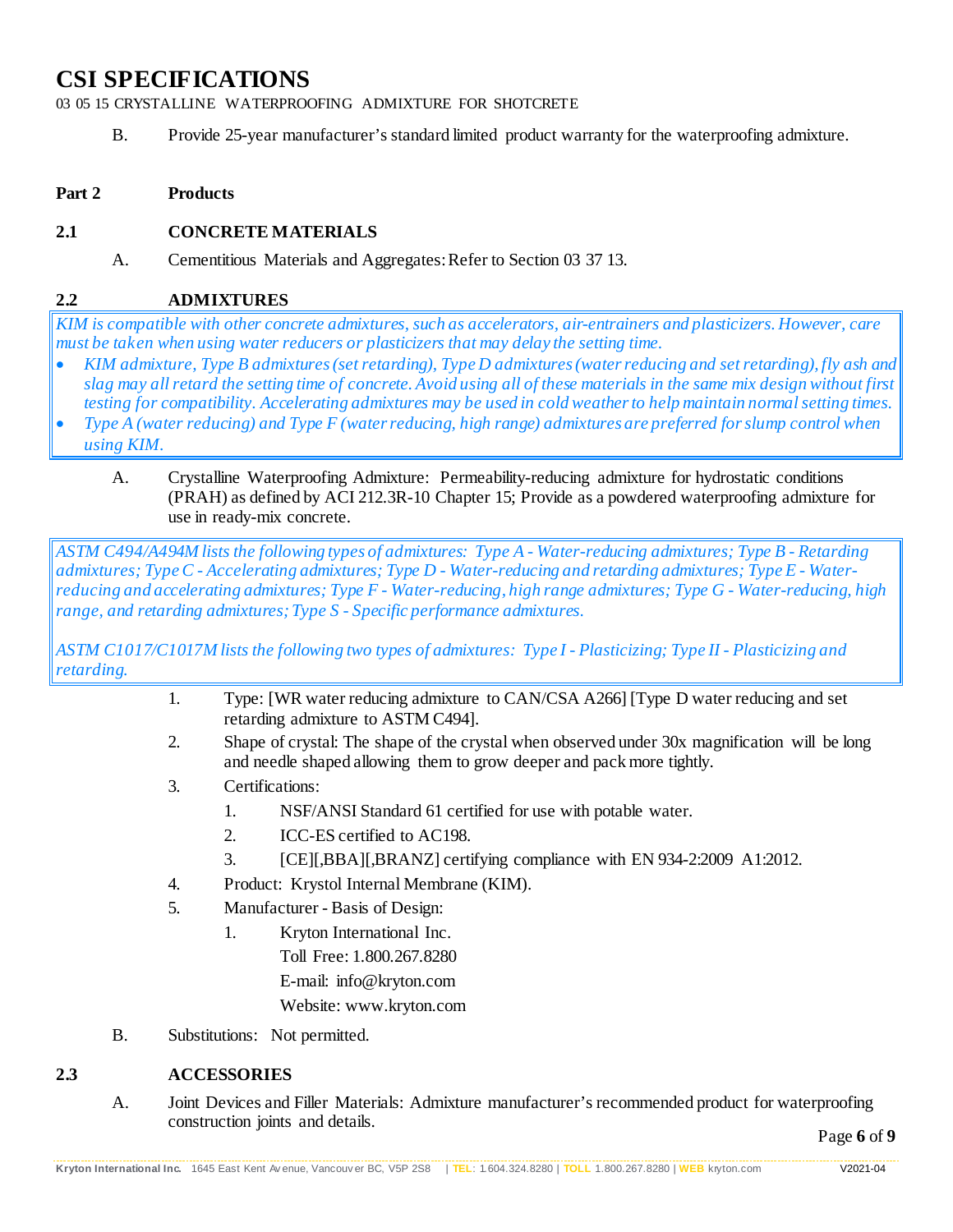03 05 15 CRYSTALLINE WATERPROOFING ADMIXTURE FOR SHOTCRETE

- 1. Acceptable Products: Krystol Waterstop System
- B. Leak Repair Products: Admixture manufacturer's recommended products for leaking and defective concrete assemblies.
	- 1. Acceptable Products: Krystol Leak Repair System.

#### **Part 3 Execution**

### **3.1 EXAMINATION**

- A. Section [01 70 00]: Verify existing conditions before starting work.
- B. Verify the joints are treated according to the requirements of the waterproofing manufacturer's instructions.
- C. Verify that existing concrete surfaces, lift breaks and unintended cold joints are treated according to the requirements of the waterproofing manufacturer's instructions.

### **3.2 PREPARATION**

- A. Coordinate the placement of joint devices with erection of concrete formwork and placement of form accessories.
- B. Verify that formwork, reinforcing steel and embedded items are braced to avoid vibration, resist rebound and designed to allow compressed air to escape.
- C. Verify that earth, rock, concrete and masonry surfaces are prepared in accordance with ACI 506.2.
- D. Verify that surfaces to be shot are dampened to a saturated-surface-dry (SSD) condition immediately prior to shotcrete application.

### **3.3 APPLICATION**

- A. Apply crystalline waterproofing admixture to concrete mix at ready-mix plant in accordance with manufacturer's written instructions and approved test batches.
	- 1. Batching and mixing of materials shall be in accordance with ASTM C94/C94M
	- 2. Mix at least 5 minutes after the addition of crystalline waterproofing admixture.
- B. Placing Shotcrete: Refer to Section 03 37 13, supplemented as follows:
	- 1. Place shotcrete in accordance with [CSA-A23.1/A23.2 and] ACI 506R.
	- 2. Notify Consultant minimum twenty-four (24) hours prior to commencement of operations.
	- 3. Ensure reinforcement, [embedded parts] [formed expansion/contraction joints] [inserts] are not disturbed during concrete placement.
	- 4. Maintain records of concrete placement. Record date, location, quantity, air temperature, and test samples taken.
	- 5. Place concrete continuously between predetermined expansion, control, and construction joints.
	- 6. Do not interrupt successive placement; do not permit cold joints to occur.
	- 7. Cut out defects while the shotcrete is still plastic and reshoot the affected areas. Defects include:
		- 1. Sloughs, delamination, plastic shrinkage cracks.
		- 2. Entrapped rebound and overspray
		- 3. Voids of incomplete consolidation, including shadows behind rebar.
	- 8. Remove excess water and debris, and rebound and overspray using air lance.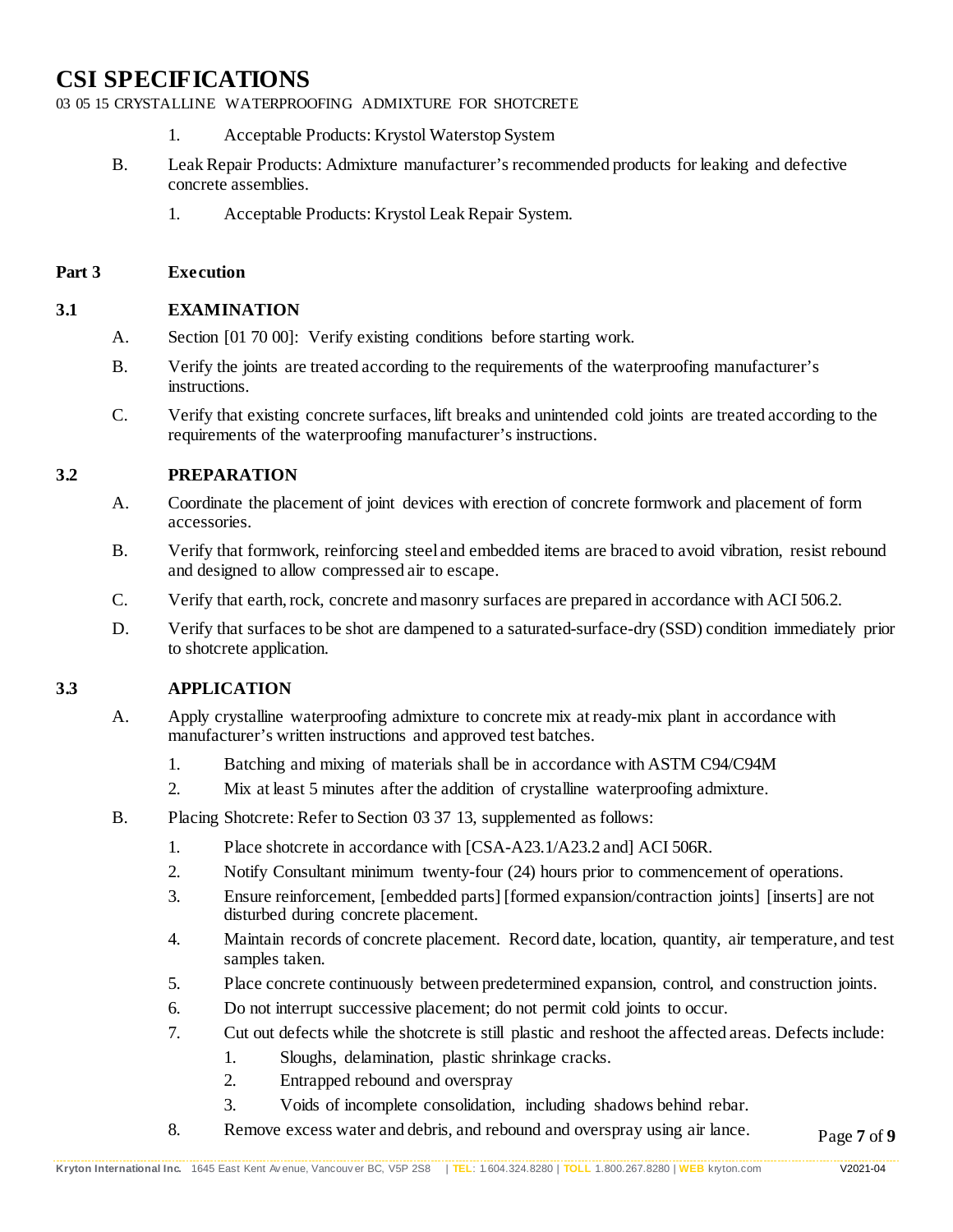03 05 15 CRYSTALLINE WATERPROOFING ADMIXTURE FOR SHOTCRETE

- 9. Remove all overspray from exposed reinforcement at construction joints.
- C. Curing: Cure in accordance with Section 03 37 13, supplemented as follows:
	- 1. Wet cure waterproof concrete [to ACI 308.1] using fog mist spray, sprinkler or wet burlap for 5 to 7 days. Alternatively; use curing compound conforming to ASTM C309.

### **3.4 FIELD QUALITY CONTROL**

*Only include this article if special field inspection services are required.*

- A. Section 01 45 00: Field [inspection] [and testing].
- B. Provide free access to Work and cooperate with appointed firm.
- C. Submit proposed mix design [of each class of concrete] to [inspection] [testing] firm for review prior to commencement of Work.
- D. Site Tests and Inspections:

*The following paragraphs describe flood testing of water containmentstructures. Revise to describe testing for other types of assemblies treatedwith waterproofing admixtures as applicable. Consult with manufacturer for specific testing.*

- 1. Perform flood test on completed waterproofing installation before placement of other adjacent construction.
- 2. Plug or dam drains and fill area with water to a depth of [<50 mm><<2 inches>>] or to within [<13 mm><<1/2 inches>>] of top of waterproofing treatment.
- 3. Let water stand for twenty-four (24) hours.

*Due to the self-sealing properties of the admixture, leaks that occur may self-seal within a few days or weeks. Consult with manufacturer whenever leaks are discovered for recommended remedial course of action.*

E. If leaks are discovered, verify with admixture manufacturer whether time period for self-sealing properties of the treated concrete has been exceeded. Make repairs as recommended by the admixture manufacturer and repeat test until no leaks are observed.

### **3.5 PATCHING**

- A. Repair leaking cracks or joints having width greater than <0.5 mm><<0.02 inch>> in accordance with waterproofing admixture manufacturer's written instructions and as follows:
	- 1. Chase the length of joints and cracks to a minimum depth of  $\langle 40 \text{ mm}\rangle \langle \langle 1.5 \text{ inch}\rangle$ . Provide rectangular-shaped chase that is deeper than wide.
	- 2. Use waterproofing admixture manufacturer's recommended water stop plug to stop water leakage.
	- 3. Use waterproofing admixture manufacturer's recommended repair grout to completely fill the chase flush with adjacent surfaces.

### **3.6 DEFECTIVE CONCRETE**

- A. Defective Concrete: Concrete not conforming to required lines, details, dimensions, tolerances or specified requirements.
- B. Repair or replacement of defective concrete will be determined by the Consultant.
- C. Do not patch, fill, touch-up, repair, or replace exposed concrete except upon express direction of Consultant for each individual area.